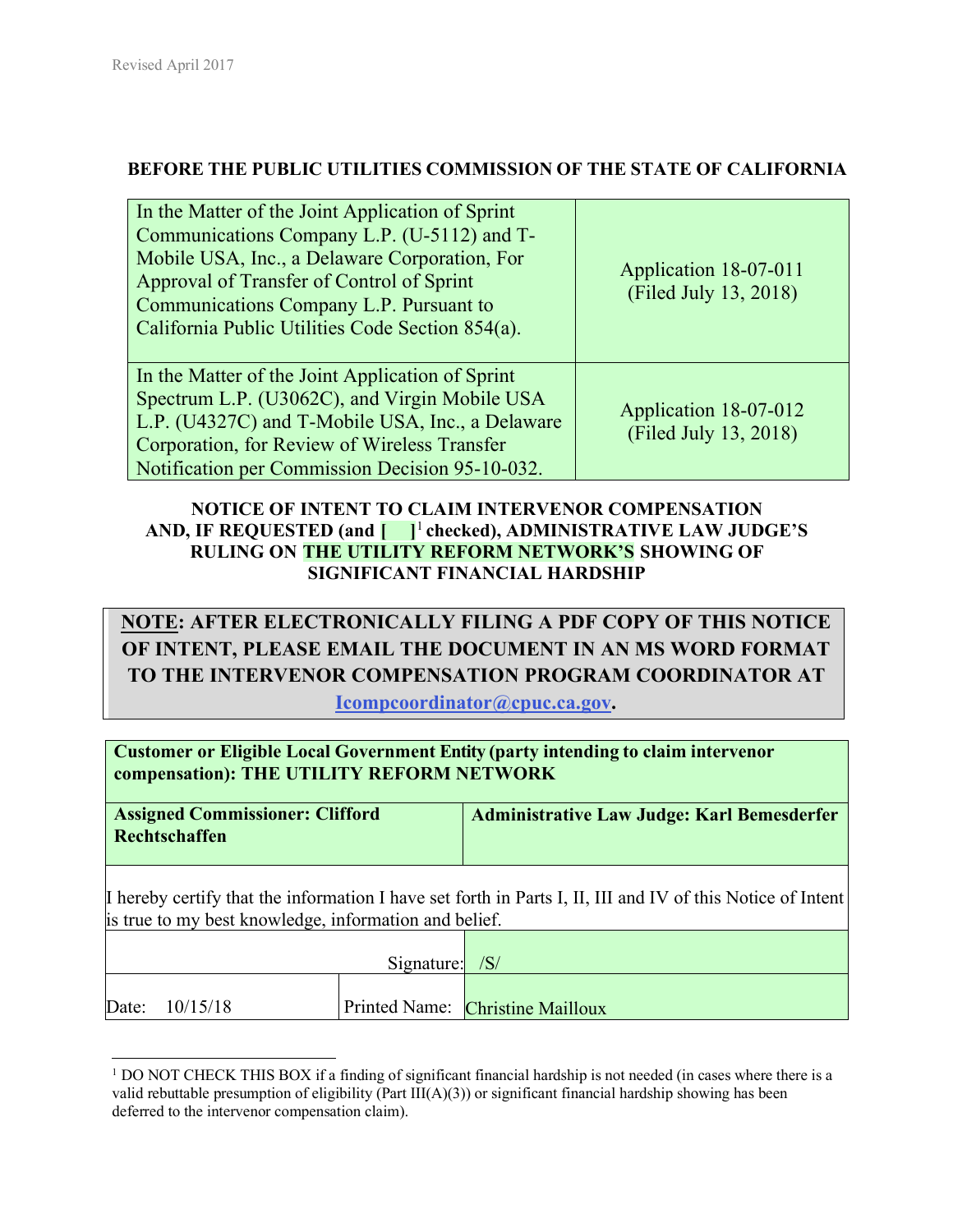#### **PART I: PROCEDURAL ISSUES (To be completed by the party intending to claim intervenor compensation)**

| A. Status as "customer" (see Pub. Util. Code § 1802(b)) <sup>2</sup> The party claims<br>"customer" status because the party is (check one):                                                                                                                                                                                                                                                                                                                                                                                                                                                                                                                                                       | <b>Applies</b><br>(check) |
|----------------------------------------------------------------------------------------------------------------------------------------------------------------------------------------------------------------------------------------------------------------------------------------------------------------------------------------------------------------------------------------------------------------------------------------------------------------------------------------------------------------------------------------------------------------------------------------------------------------------------------------------------------------------------------------------------|---------------------------|
| 1. A Category 1 customer is an actual customer whose self-interest in the<br>proceeding arises primarily from his/her role as a customer of the utility and,<br>at the same time, the customer must represent the broader interests of at least<br>some other customers. See, for example, D.08-07-019 at 5-10).                                                                                                                                                                                                                                                                                                                                                                                   | $\Box$                    |
| A Category 2 customer is a representative who has been authorized by actual<br>2.<br>customers to represent them. Category 2 involves a more formal arrangement<br>where a customer or a group of customers selects a more skilled person to<br>represent the customer's views in a proceeding. A customer or group of<br>customers may also form or authorize a group to represent them, and the<br>group, in turn, may authorize a representative such as an attorney to represent<br>the group.                                                                                                                                                                                                 |                           |
| 3. A Category 3 customer is a formally organized group authorized, by its<br>articles of incorporation or bylaws to represent the interests of residential<br>customers or small commercial customers receiving bundled electric service<br>from an electrical corporation $(\S1802(b)(1)(C))$ . Certain environmental<br>groups that represent residential customers with concerns for the environment<br>may also qualify as Category 3 customers, even if the above requirement is not<br>specifically met in the articles or bylaws. See D.98-04-059, footnote at 30.                                                                                                                          | ☑                         |
| 4. The party's detailed explanation of the selected customer category.                                                                                                                                                                                                                                                                                                                                                                                                                                                                                                                                                                                                                             |                           |
| The party's explanation of its status as a Category 1 customer. A party seeking<br>status as a Category 1 customer must describe the party's own interest in the<br>proceeding and show how the customer's participation goes beyond just his/her<br>own self-interest and will benefit other customers. Supporting documents must<br>include a copy of the utility's bill.<br>The party's explanation of its status as a Category 2 customer. A party seeking<br>status as a Category 2 customer must identify the residential customer(s) being<br>represented and provide authorization from at least one customer.                                                                             |                           |
| <u>The party's explanation of its status as a Category 3 customer.</u> If the party<br>represents residential and small commercial customers receiving bundled electric<br>service from an electrical corporation, it must include in the Notice of Intent either<br>the percentage of group members that are residential ratepayers or the percentage<br>of the members who are receiving bundled electric service from an electrical<br>corporation. Supporting documentation for this customer category must include<br>current copies of the articles of incorporation or bylaws. If current copies of the<br>articles and bylaws have already been filed with the Commission, only a specific |                           |

 2 All statutory references are to California Public Utilities Code unless indicated otherwise.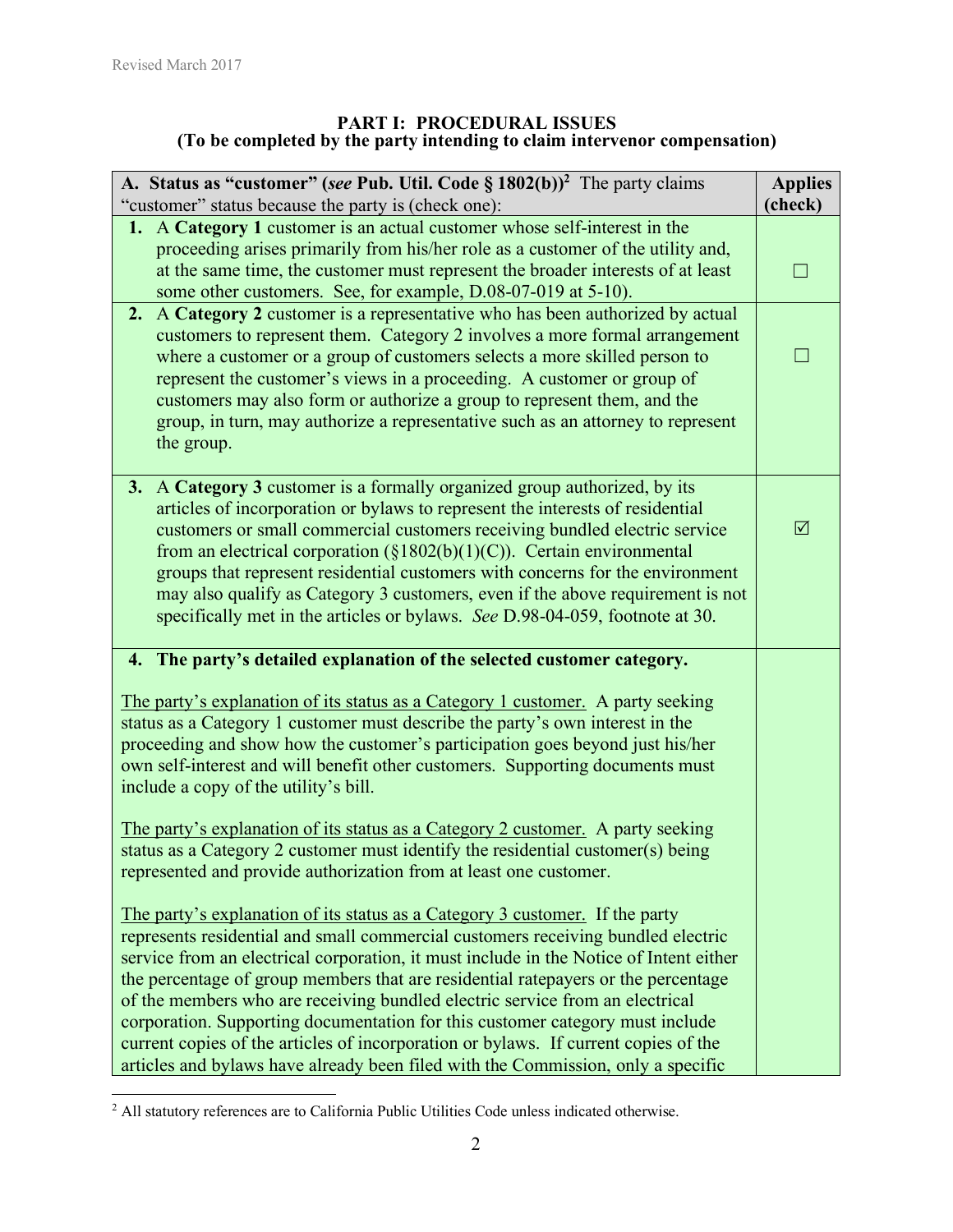| reference (the proceeding's docket number and the date of filing) to such filings<br>needs to be made.                                                                                                                                                                                                                                                                                                                                                                                                                                                         |                              |
|----------------------------------------------------------------------------------------------------------------------------------------------------------------------------------------------------------------------------------------------------------------------------------------------------------------------------------------------------------------------------------------------------------------------------------------------------------------------------------------------------------------------------------------------------------------|------------------------------|
| TURN is a Category 3 "group or organization authorized pursuant to its articles of<br>incorporation or bylaws to represent the interests of residential ratepayers." TURN<br>provided the relevant portion of our articles of incorporation in the NOI submitted<br>in A.98-02-017, and again in A.99-12-024. On October 15, 2015, TURN's Board<br>of Directors adopted amendments to TURN's bylaws and articles of incorporation.<br>TURN provided these revised bylaws and articles of incorporation in an<br>amendment to the NOI submitted in A.15-09-001. |                              |
| TURN has approximately 20,000 dues-paying members, of whom we believe the<br>vast majority are residential ratepayers. TURN does not poll our members in a<br>manner that would allow a precise breakdown between residential and small<br>business members, so a precise percentage is not available.                                                                                                                                                                                                                                                         |                              |
|                                                                                                                                                                                                                                                                                                                                                                                                                                                                                                                                                                |                              |
|                                                                                                                                                                                                                                                                                                                                                                                                                                                                                                                                                                |                              |
| Do you have any direct economic interest in outcomes of the proceeding? <sup>3</sup>                                                                                                                                                                                                                                                                                                                                                                                                                                                                           |                              |
| If "Yes", explain:                                                                                                                                                                                                                                                                                                                                                                                                                                                                                                                                             | $\Box$ Yes<br>$\boxtimes$ No |
| B. Conflict of Interest (§ 1802.3)                                                                                                                                                                                                                                                                                                                                                                                                                                                                                                                             | <b>Check</b>                 |
| 1. Is the customer a representative of a group representing the interests of small<br>commercial customers who receive bundled electric service from an electrical<br>corporation?                                                                                                                                                                                                                                                                                                                                                                             | $\Box$ Yes<br>$\boxtimes$ No |
| 2. If the answer to the above question is "Yes", does the customer have a conflict<br>arising from prior representation before the Commission?                                                                                                                                                                                                                                                                                                                                                                                                                 | $\Box$ Yes<br>$\square$ No   |
| C. Status as an Eligible Local Government Entity (§§1802(d), 1802.4, 1803.1)                                                                                                                                                                                                                                                                                                                                                                                                                                                                                   |                              |
| The party claims "eligible local government entity" status because the party is a city,                                                                                                                                                                                                                                                                                                                                                                                                                                                                        |                              |
| county, or city and county that is not a publicly owned public utility that intervenes or                                                                                                                                                                                                                                                                                                                                                                                                                                                                      |                              |
| participates in a Commission proceeding for the purpose of protecting the health and                                                                                                                                                                                                                                                                                                                                                                                                                                                                           | $\Box$ Yes                   |
| safety of the residents within the entity's jurisdiction following a catastrophic material<br>loss suffered by its residents either in significant damage to infrastructure or loss of life                                                                                                                                                                                                                                                                                                                                                                    | $\boxtimes$ No               |
| and property, or both, as a direct result of public utility infrastructure.                                                                                                                                                                                                                                                                                                                                                                                                                                                                                    |                              |

<sup>&</sup>lt;sup>3</sup> See Rule 17.1(e).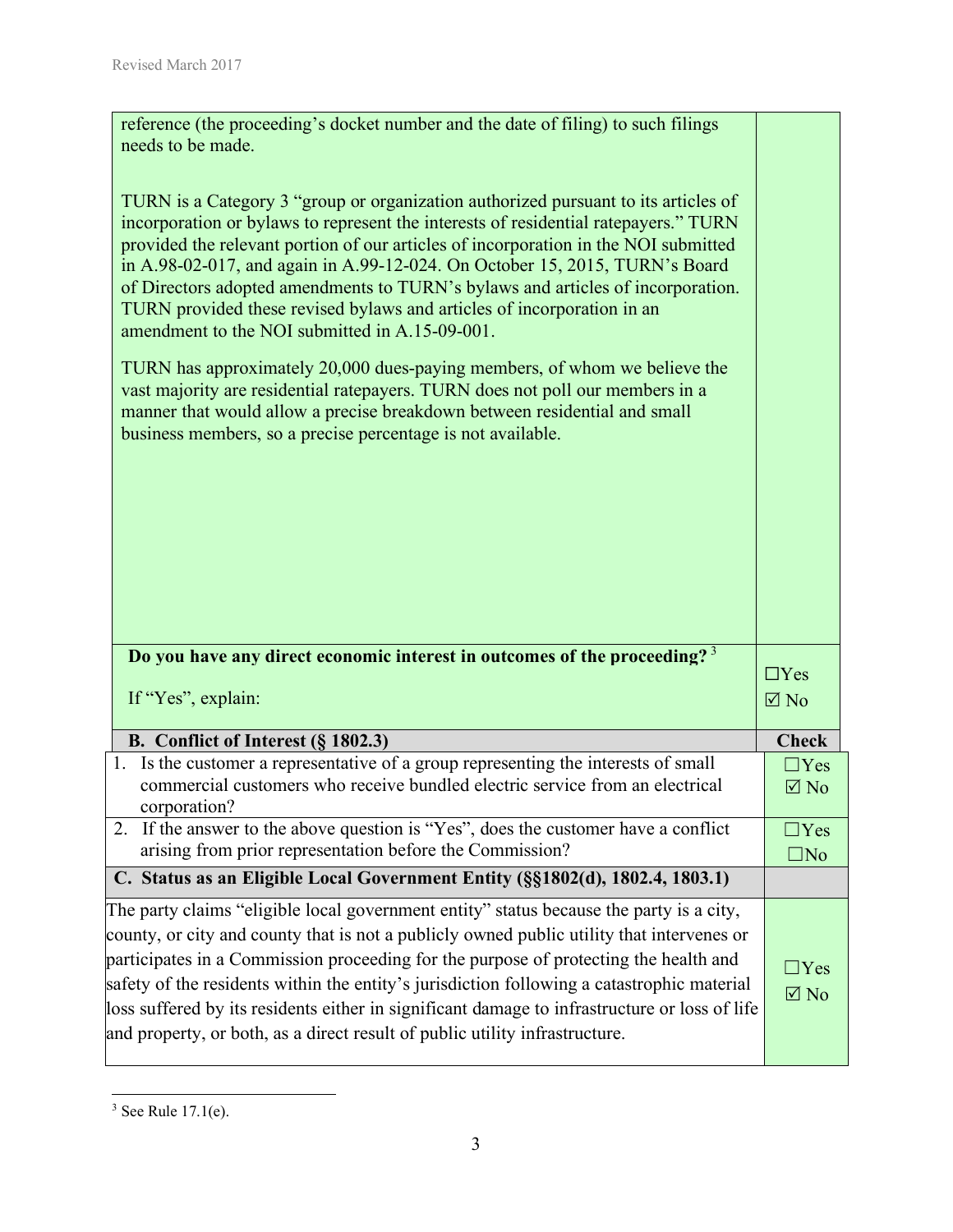| The party's explanation of its status as an eligible local government entity must include |              |
|-------------------------------------------------------------------------------------------|--------------|
| a description of                                                                          |              |
| (1) The relevant triggering catastrophic event;                                           |              |
| (2) The impacts of the triggering catastrophic event on the residents within the entity's |              |
| jurisdiction as a result of public utility infrastructure; and                            |              |
| $(3)$ The entity's reason(s) to participate in this proceeding.                           |              |
|                                                                                           |              |
| D. Timely Filing of Notice of Intent to Claim Intervenor Compensation (NOI) (§            |              |
| $1804(a)(1)$ :                                                                            |              |
| 1. Is the party's NOI filed within 30 days after a Prehearing Conference?                 | $\Box$ Yes   |
| Date of Prehearing Conference: 9/13/2018                                                  | $\square$ No |
|                                                                                           |              |
| Is the party's NOI filed at another time (for example, because no Prehearing<br>2.        |              |
| Conference was held, the proceeding will take less than 30 days, the schedule did         | $\Box$ Yes   |
| not reasonably allow parties to identify issues within the timeframe normally             | $\Box$ No    |
| permitted, or new issues have emerged)?                                                   |              |
| 2a. The party's description of the reasons for filing its NOI at this other time:         |              |
|                                                                                           |              |
| 2b. The party's information on the proceeding number, date, and decision number for any   |              |
| Commission decision, Commissioner ruling, Administrative Law Judge's ruling, or other     |              |
| document authorizing the filing of NOI at that other time:                                |              |

### **PART II: SCOPE OF ANTICIPATED PARTICIPATION (To be completed by the party intending to claim intervenor compensation)**

#### **A. Planned Participation (§ 1804(a)(2)(A)): The party's statement of the issues on which it plans to participate**:

In general, TURN expects to address "all issues that are relevant to evaluating the proposed merger's impacts on California consumers and determin[e] whether any conditions should be placed upon the merged entity." (Scoping Memo p. 2) More specifically, TURN expects to focus on several factors that the Commission will review to determine if the merger is in the public interest, including:

- The impact of the merger on competition, broken down by service and market geography including the impact on roaming and wholesale services as well as retail services such as voice, texting and data
- Merger-specific efficiencies and whether customers will benefit from these efficiencies through lower rates, increased services, new services, etc.
- The impact on innovation, unique marketing offerings, improved handsets, improved quality of service, improved coverage in rural areas
- The impact of the merger on service quality, including redundancy, backup power, and network resiliency, as broken down by geographic areas
- The impact of the merger on customer service and on the number and location of retail outlets, including in rural areas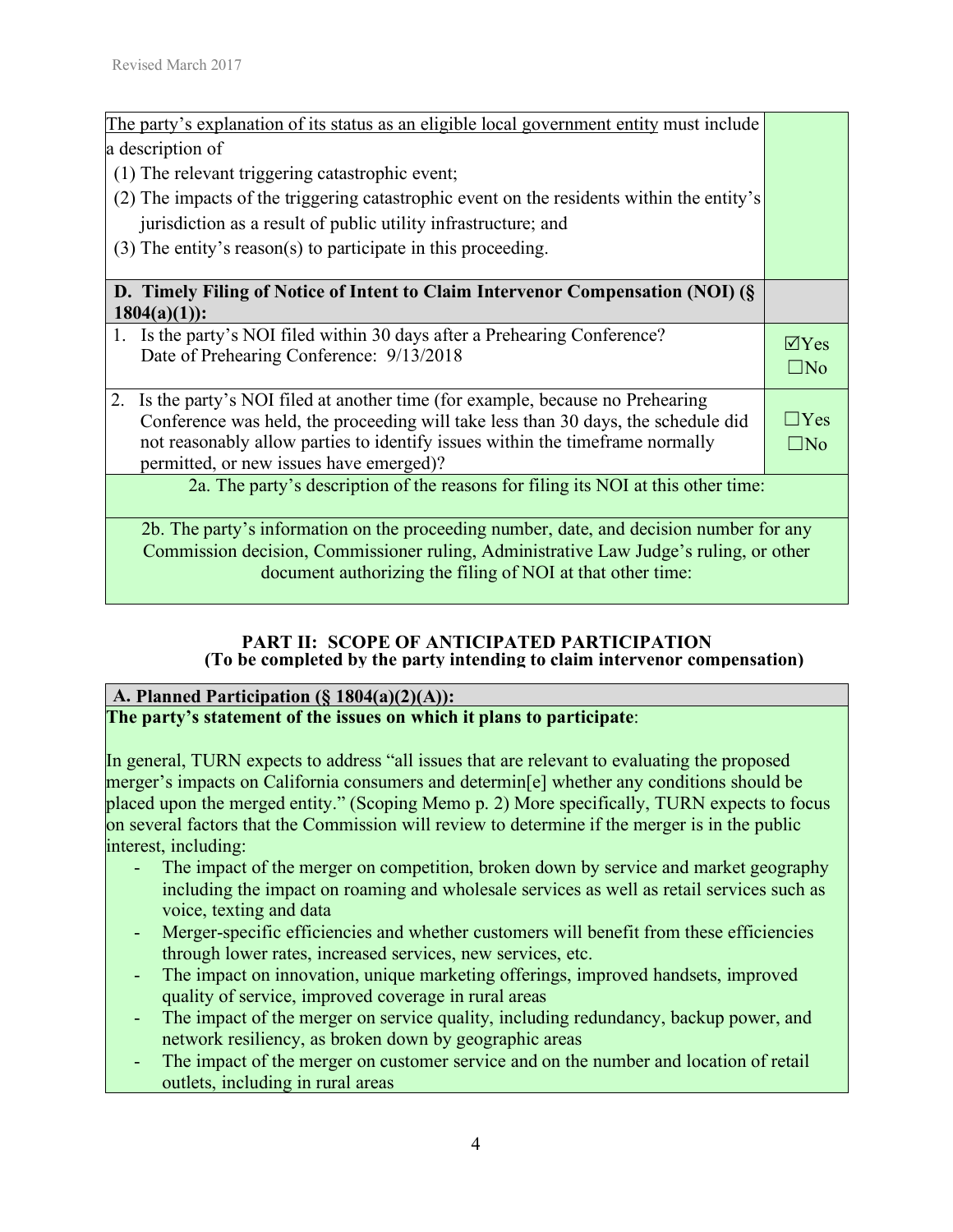- The impact of the merger on the LifeLine program and other vulnerable demographic groups
- The resulting corporate structure, and the impact of the merger on the Commission's jurisdiction over the merged entities
- The impact of the merger over public safety, emergency preparation plans of the merged entity, emergency calling
- The impact of the merger on pricing and on existing contracts and service offerings, willingness to grandfather in customers, etc.

## **The party's explanation of how it plans to avoid duplication of effort with other parties:**

At this time, TURN is aware that the Commission's California Public Advocates Office, Media Alliance (Motion Pending) and Greenlining are also parties to this proceeding and, like TURN, generally represents ratepayer interests. TURN expects to coordinate closely with ORA, Greenlining, and any other intervenors where there is an alignment of positions, in order to minimize potential overlap in issues and to ensure that where such overlap occurs, each party is presenting a unique analysis.

## **The party's description of the nature and extent of the party's planned participation in this proceeding (to the extent that it is possible to describe on the date this NOI is filed).**

At this early part of the proceeding, the exact nature and extent of TURN's participation is uncertain. TURN is reviewing the Application, federal filings and recently discovery to determine the exact issues and level of participation. However, TURN filed a joint protest of the Application with Greenlining and, at this time, TURN intends to participate actively, including conducting discovery, participating in evidentiary hearings, preparing opening and reply briefs, filing any other necessary pleadings, and responding to the proposed decision.

## **B. The party's itemized estimate of the compensation that the party expects to request, based on the anticipated duration of the proceeding (§ 1804(a)(2)(A)):**

| <b>Item</b>                           | <b>Hours</b>                        | <u> ບັນ</u><br>Rate \$      | , , , , , , , ,<br><b>Total \$</b> | # |
|---------------------------------------|-------------------------------------|-----------------------------|------------------------------------|---|
|                                       | ATTORNEY, EXPERT, AND ADVOCATE FEES |                             |                                    |   |
| <b>Christine Mailloux</b>             | 150                                 | \$485                       | \$72,750                           |   |
| <b>Ashley Salas</b>                   | 50                                  | \$225                       | \$11, 250                          |   |
| Expert Witness (rate is estimated) 30 |                                     | \$200                       | \$6,000                            |   |
| Regina Costa                          | 75                                  | \$315                       | \$23,625                           |   |
|                                       |                                     | <b>Subtotal: \$113, 625</b> |                                    |   |
|                                       |                                     | <b>OTHER FEES</b>           |                                    |   |
| [Person 1]                            |                                     |                             |                                    |   |
| [Person 2]                            |                                     |                             |                                    |   |
| Subtotal: \$                          |                                     |                             |                                    |   |
|                                       |                                     | <b>COSTS</b>                |                                    |   |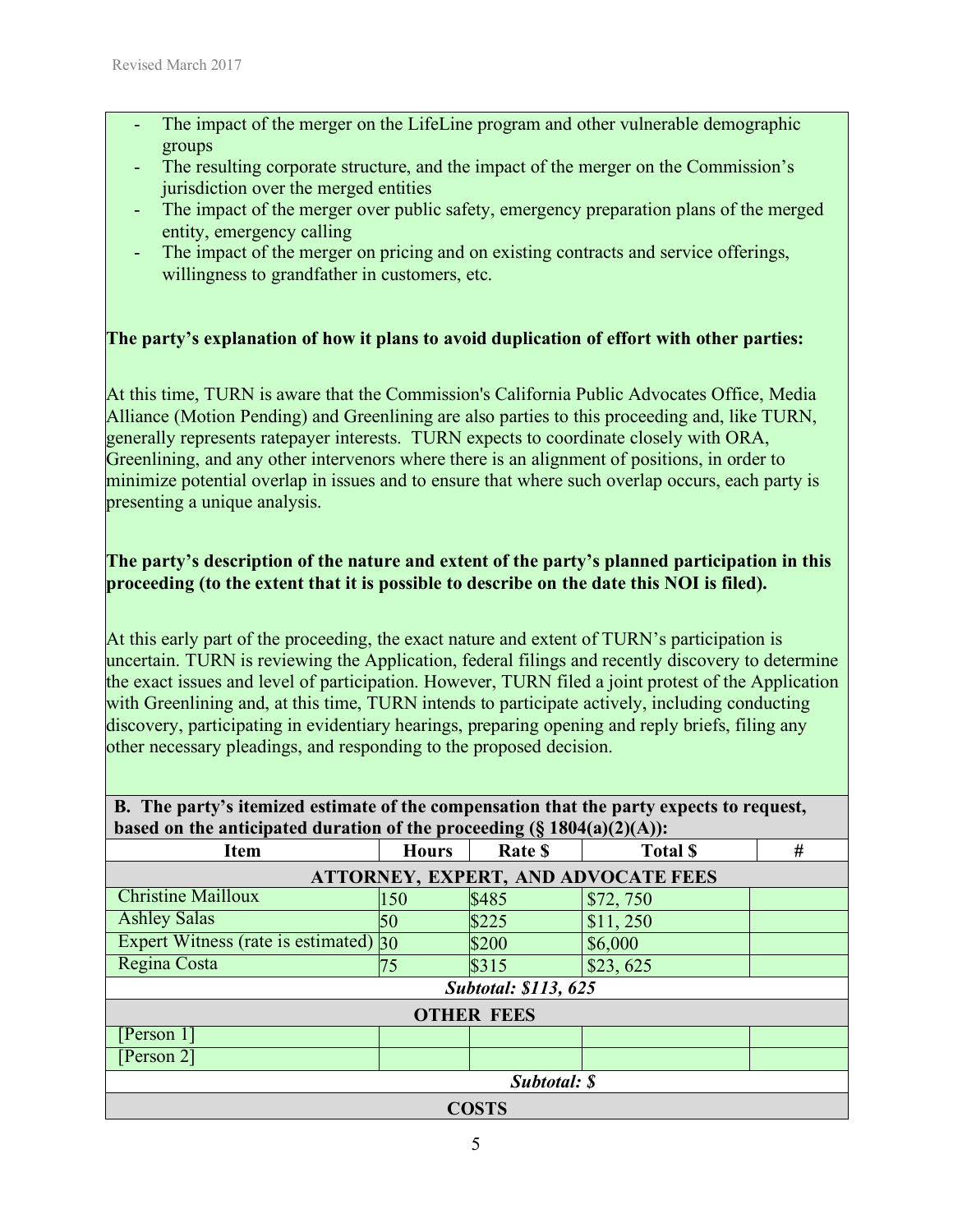| Photocopying              | \$100  |  |  |  |
|---------------------------|--------|--|--|--|
| <b>Online Research</b>    | \$250  |  |  |  |
| Telephone                 | \$100  |  |  |  |
| Postage                   | \$50   |  |  |  |
| <b>Travel Expenses</b>    | \$1500 |  |  |  |
| Subtotal: \$2000          |        |  |  |  |
| TOTAL ESTIMATE: \$115,625 |        |  |  |  |

#### **Estimated Budget by Issues:**

**Review of Public Interest Factors, including discovery & possible hearings: 45% Development of Conditions to Ensure Public Interest Finding: 35% Commission Jurisdiction issues, including applicability of Section 854: 15% General Participation/Schedule/Party Coordination: 5%** 

*When entering items, type over bracketed text; add additional rows to table as necessary. Estimate may (but does not need to) include estimated Claim preparation time. Claim preparation time is typically compensated at ½ professional hourly rate.*

## **PART III: SHOWING OF SIGNIFICANT FINANCIAL HARDSHIP (To be completed by party intending to claim intervenor compensation; see Instructions for options for providing this information)**

| A. The party claims that participation or intervention in this proceeding                                                                                                                                                                             | <b>Applies</b> |
|-------------------------------------------------------------------------------------------------------------------------------------------------------------------------------------------------------------------------------------------------------|----------------|
| without an award of fees or costs imposes a significant financial hardship, on                                                                                                                                                                        | (check)        |
| the following basis:                                                                                                                                                                                                                                  |                |
| 1. The customer cannot afford, without undue hardship, to pay the costs of effective<br>participation, including advocate's fees, expert witness fees, and other reasonable costs of<br>participation. $(\S 1802(h))$                                 |                |
| 2. In the case of a group or organization, the economic interest of the Individual<br>members of the group or organization is small in comparison to the costs of effective<br>participation in the proceeding. $(\S 1802(h))$                        |                |
| 3. The eligible local government entities' participation or intervention without an award<br>of fees or costs imposes a significant financial hardship. $(\S 1803.1(b))$ .                                                                            |                |
| 4. A $\S$ 1802(h) or $\S$ 1803.1(b) finding of significant financial hardship in another<br>proceeding, made within one year prior to the commencement of this proceeding, created<br>a rebuttable presumption in this proceeding $(\S 1804(b)(1))$ . | ⊠              |
| Commission's finding of significant financial hardship made in proceeding<br>number: <b>I.15-08-019</b>                                                                                                                                               |                |
| Date of Administrative Law Judge's Ruling (or CPUC Decision) in which the finding of<br>significant financial hardship was made: 11/8/2017                                                                                                            |                |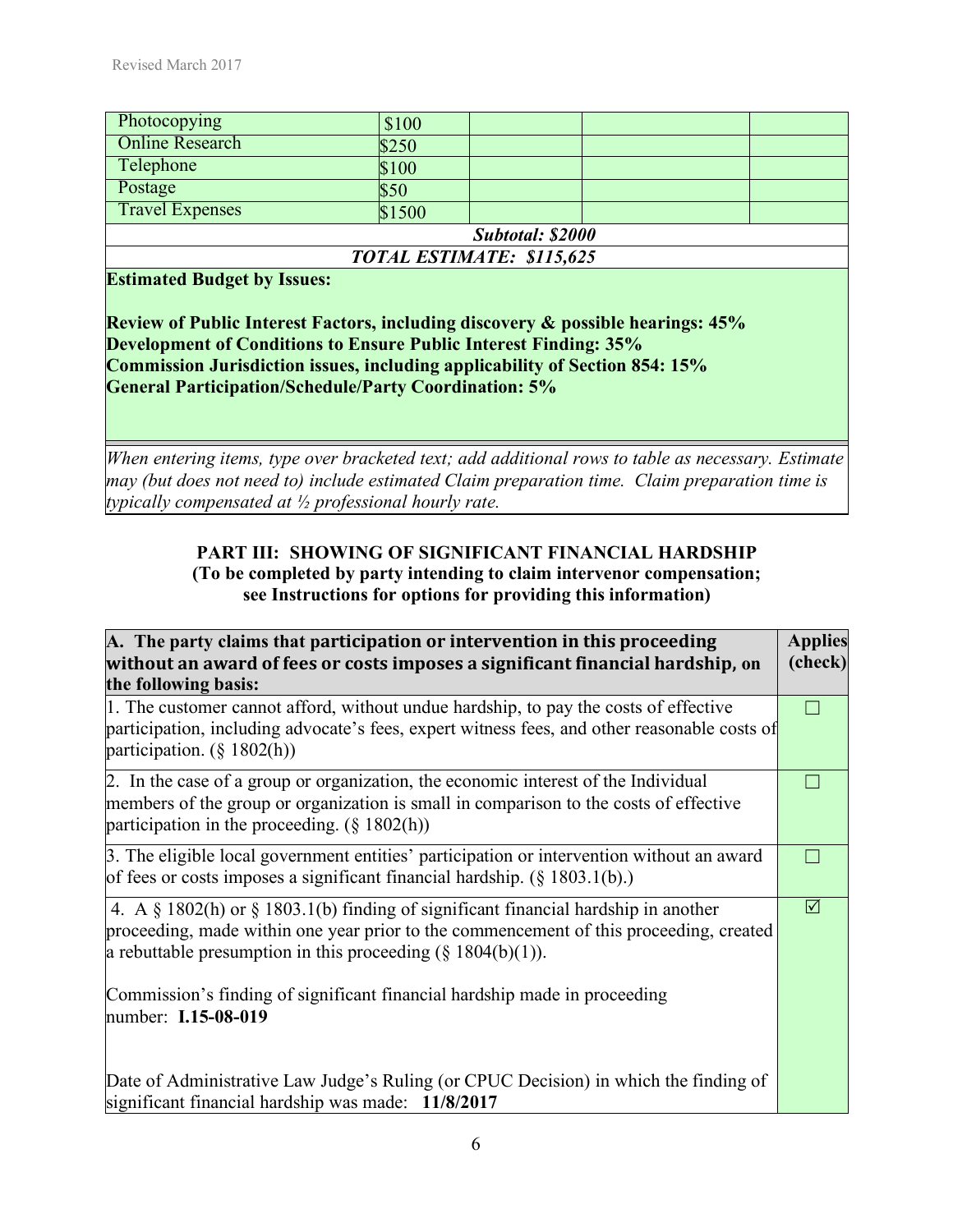l

**B. The party's explanation of the factual basis for its claim of "significant financial hardship" (§ 1802(h) or § 1803.1(b)) (necessary documentation, if warranted, is attached to the NOI:** 

#### **PART IV: ATTACHMENTS DOCUMENTING SPECIFIC ASSERTIONS MADE IN THIS NOTICE (The party intending to claim intervenor compensation identifies and attaches documents; add rows as necessary)**

| <b>Attachment No.</b> | <b>Description</b>     |
|-----------------------|------------------------|
|                       | Certificate of Service |
|                       |                        |

## **ADMINISTRATIVE LAW JUDGE RULING**<sup>4</sup> **(Administrative Law Judge completes)**

|                                                                                                                                             | <b>Check all</b> |
|---------------------------------------------------------------------------------------------------------------------------------------------|------------------|
|                                                                                                                                             | that apply       |
| 1. The Notice of Intent (NOI) is rejected for the following reasons:                                                                        |                  |
| a. The NOI has not demonstrated the party's status as a "customer" or an<br>"eligible local government entity" for the following reason(s): |                  |
| b. The NOI has not demonstrated that the NOI was timely filed (Part $I(B)$ ) for<br>the following reason(s):                                |                  |
| c. The NOI has not adequately described the scope of anticipated participation<br>(Part II, above) for the following reason(s):             |                  |
| 2. The NOI has demonstrated significant financial hardship for the reasons set<br>forth in Part III of the NOI (above).                     |                  |
| 3. The NOI has not demonstrated significant financial hardship for the<br>following reason(s):                                              |                  |
| 4. The Administrative Law Judge provides the following additional<br>guidance (see $\S$ 1804(b)(2)):                                        |                  |

<sup>&</sup>lt;sup>4</sup> A Ruling needs not be issued unless: (a) the NOI is deficient; (b) the Administrative Law Judge desires to address specific issues raised by the NOI (to point out similar positions, areas of potential duplication in showings, unrealistic expectations for compensation, or other matters that may affect the customer or eligible local government entity's Intervenor Compensation Claim); or (c) the NOI has included a claim of "significant financial hardship" that requires a finding under § 1802(h).